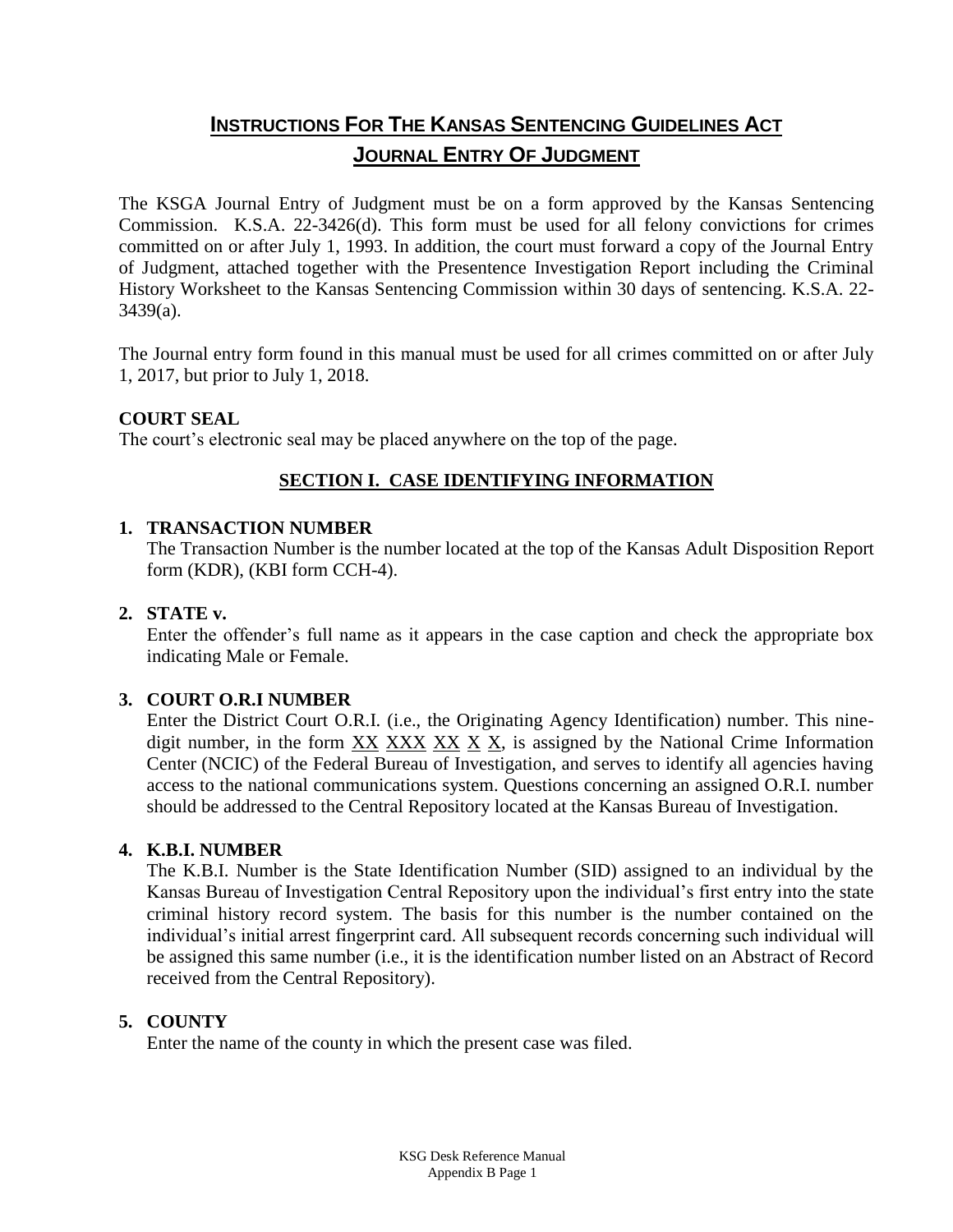### **6. COURT CASE NUMBER**

Enter the official district court Case Number in the present case. The case number should also be added at the **top of each** additional page where indicated.

Consolidation: If multiple cases were officially consolidated by the district court, only the Case Number that the other cases were consolidated into should appear on the Journal Entry of Judgment form. A separate Journal Entry of Judgment form must be used for each separate Case Number, and consolidated cases, even if the separate cases were sentenced on the same day in the same sentencing court. Orders of consolidation should be completed in both cases. PSI's should be prepared for both cases wherein the primary offense is indicated by Case and Count Number, as well as subsequent counts. Criminal history will generally not be scored against the other case(s) if the consolidation is ordered prior to sentencing. Journal Entries of Judgment should be prepared for each case at the time of sentencing as follows:

Section I. 6. Court Case number "17CRxxx" consolidated with "17CRxxx". Please indicate the primary case.

Section III. 1. Name of Primary Offense of Conviction: "Count 1 in 17CRxxx" etc. for each subsequent count, including misdemeanors if they are consolidated with the primary case.

### **7. SENTENCING JUDGE**

Enter the name of the district judge who presided over the sentencing proceeding in the present case.

## **8. SENTENCING DATE**

Enter the date that the sentencing court pronounced sentence in the present case.

## **9. TYPE OF DEFENSE COUNSEL**

Check the applicable box. Please print the name of Counsel retained or assigned by the Court if applicable.

## **10. TYPE OF PROCEEDING (TRIAL)**

Check the applicable box.

### **11. DATE OF CONVICTION**

Enter the date that the offender was found guilty at trial, or following a plea of guilty or nolo contendere, or any other plea that results in a finding of guilt.

## **12. PRE-TRIAL STATUS OF OFFENDER**

Check the applicable box.

## **SECTION II. CRIMINAL HISTORY CLASSIFICATION**

## **1. OFFENDER'S OVERALL CRIMINAL HISTORY CLASSIFICATION AS FOUND BY THE COURT**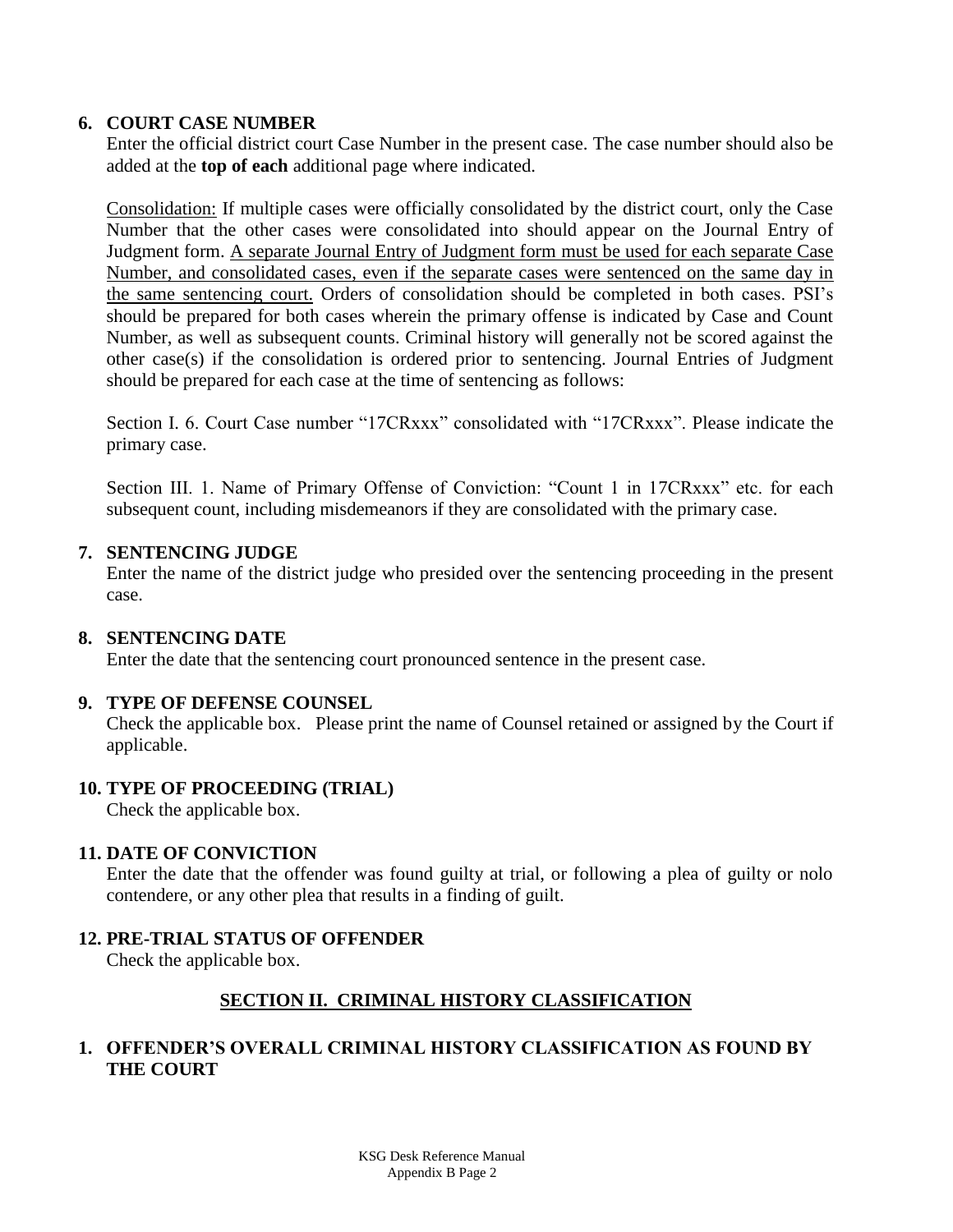Check the applicable box indicating the criminal history classification as it was determined by the district court at sentencing.

### **2. OBJECTION TO CRIMINAL HISTORY**

Check "Yes" or "No" depending on whether either party objected to the criminal history classification as stated in the Presentence Investigation Report (PSI). If yes, then check whether the objection was made by the defendant or the State. If both parties objected, check both boxes.

### **Court's Ruling on Objection**

Indicate the Court's ruling on the objection by checking whether the criminal history classification was, or was not, amended by the sentencing court.

## **SECTION III. CURRENT CONVICTION INFORMATION**

## **1. NAME OF PRIMARY OFFENSE OF CONVICTION**

Enter the descriptive name of the Primary Offense\* (i.e., Attempted First Degree Murder, Possession of Cocaine, etc.). In this same box, enter the Count Number of the Primary Offense and the date the offense was committed.

If the crime has been designated as a Domestic Violence case, as determined in box #14, please check the appropriate box.

*\*The Primary Offense is generally the most serious offense of conviction. However, an off-grid crime shall not be used as the primary crime in determining the base sentence in multiple conviction cases. K.S.A. 2017 Supp. 21- 6819. For more information, see the Multiple Convictions section of Chapter V.*

## 2. **IF THE CRIME IS A DRUG OFFENSE**

Check the box for the statute in which the drug is listed and write the name of the drug. If the drug crime is drug distribution or possession with intent to distribute, write the quantity of the drug as plead to, stipulated or determined by the trier of fact. If the crime was committed within 1,000 feet of school property, check the appropriate box.

## **3. K.S.A., TITLE, SECTION, SUBSECTION(S)**

Enter the offense of conviction by the proper K.S.A. number including all applicable subsections. For example, a severity level 4, aggravated battery would be K.S.A. 2017 Supp. 21-  $5413(b)(1)(A)$ . Also, if applicable, check the appropriate box indicating whether the offense involved an attempt, a conspiracy, or a solicitation.

## **4. GRADE OF OFFENSE**

Check the appropriate box indicating whether the offense is a felony or a misdemeanor and insert the appropriate severity level of the felony or class rank of the misdemeanor. Check the appropriate box indicating whether the offense is a person or a nonperson offense. Criminal listings are located in Appendix D of this manual.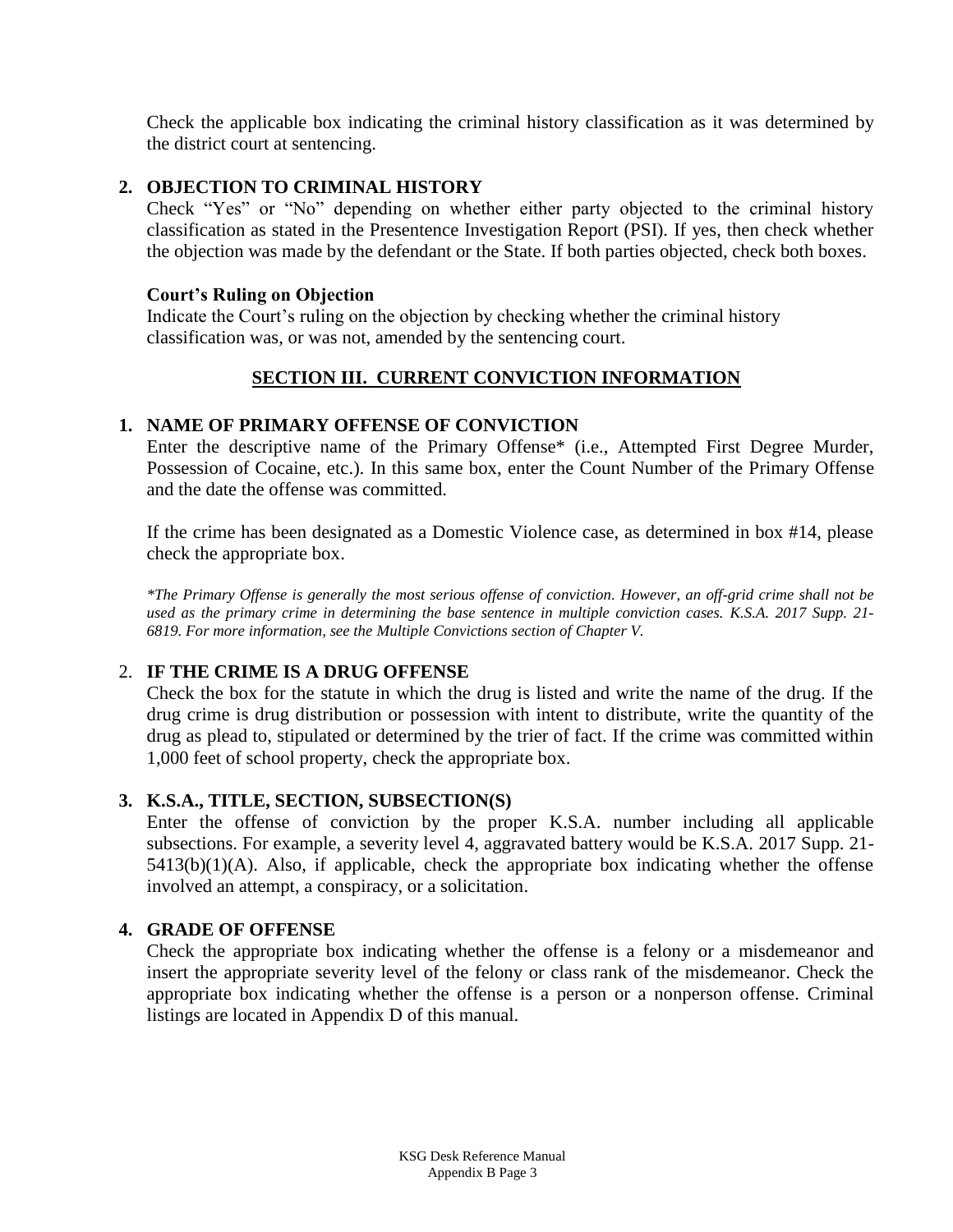## **5. OFFENSE CATEGORY**

Check the appropriate box indicating whether the offense is on the nondrug or the drug grid, or if it is an off-grid or a nongrid offense. Nongrid offenses only include felony DUI, felony Domestic Battery and felony Cruelty to Animals.

## **6. PRESUMPTIVE SENTENCING RANGE**

The Presumptive Sentencing Range for the offense is represented by the three numbers in the KSGA drug/nondrug sentencing grid box corresponding to the severity level and the criminal history classification of the offense. Enter the grid numbers representing the "Aggravated," "Standard" and "Mitigated" sentencing range within the grid box. The "Aggravated" number is the highest number in the grid box. The "Standard" number is the middle number in the grid box. The "Mitigated" number is the lowest number in the grid box. These numbers are entered as they are read, from left to right, in the grid box.

Check the appropriate box indicating whether the grid box for the offense is designated as a Presumptive Prison, Presumptive Probation, Border Box classification, Mandatory Prison as per K.S.A. 21-5703 (unlawful manufacture of a controlled substance), or Mandatory Drug Treatment (K.S.A. 2017 Supp. 21-6824, SB 123 nonprison sanction). If a special rule applies, check the special rule box, complete the Special Rules Supplemental page, and attach it to the Journal Entry of Judgment.

### **Page 2**

### **CASE NO. (Top of all pages)**

Please indicate the case number for this Journal Entry.

### **7. SPECIAL RULE APPLICABLE TO SENTENCE, IF ANY**

Check the appropriate box indicating whether a special rule is applicable to the offense. If so, enter the number of the special rule and a brief description of the applicable rule here, then complete the Special Rules Supplemental Page and attach it to the Journal Entry. The numbers for the special rules are intentionally non-sequential for data coding purposes. **Please do not renumber them**. The numbers 7, 14 and 18 were assigned to rules that are no longer in use and will not be reassigned.

### **8. SEXUALLY MOTIVATED OFFENSE**

**8a.** Check whether the sentencing court determined by a special finding, beyond a reasonable doubt, that the crime was sexually motivated. "Sexually motivated" means that one of the purposes for which the defendant committed the crime was for the purpose of the defendant's sexual gratification. K.S.A. 2017 Supp. 22-4902(c)(15).

**8b**. Next, determine if the court found that the offense involved non-forcible sexual conduct, the victim was 14 years of age and the offender was not more than 4 years older than the victim.

**8c**. **If YES to 8a and NO to 8b**, complete the Offender Registration Supplement and attach to the Journal Entry.

### **9. AGGRAVATED HABITUAL SEX OFFENDER**

Check whether the sentencing court determined that the offender is an Aggravated Habitual Sex Offender as defined by K.S.A. 2017 Supp. 21-6626. If yes, complete the Sex Crime Supplement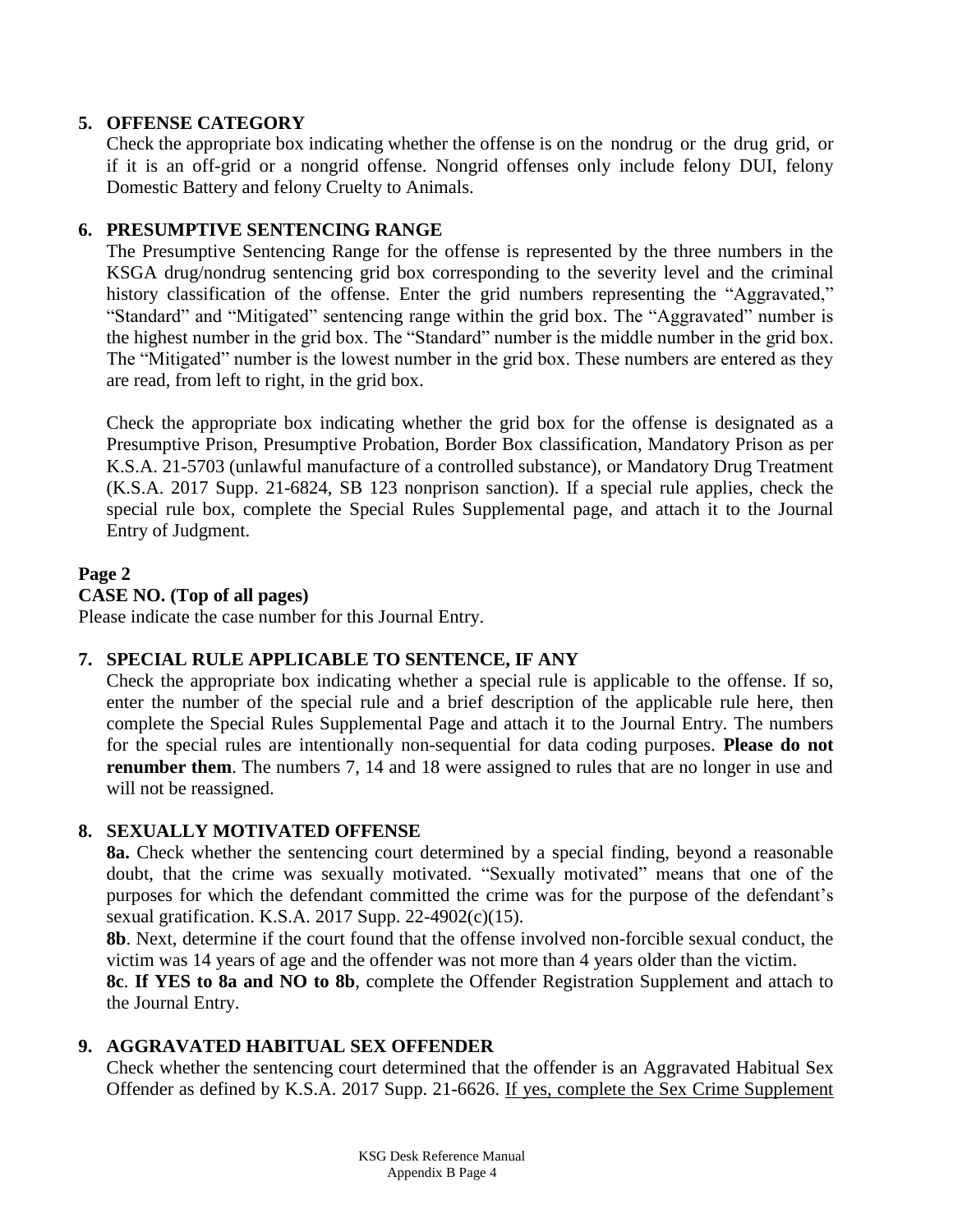and attach it to the Journal Entry of Judgment. "Aggravated habitual sex offender" means a person who, on and after July 1, 2006, has been convicted in this state of a sexually violent crime, AND prior to such conviction, has been convicted of two or more sexually violent crimes. K.S.A. 2017 Supp. 21-6626(c).

## **10. CHILD SEX OFFENSES**

Check whether the offender is being sentenced pursuant to K.S.A. 2017 Supp. 21-6627 (Jessica's Law), if the current crime is a sex offense where the offender is 18 years of age or older and the victim is less than 14 years of age. If yes, complete the Sex Offender Supplement and attach it to the Journal Entry of Judgment.

## **11. DOWNWARD DEPARTURE FOR A CRIME OF EXTREME SEXUAL VIOLENCE**

Check whether the sentencing court has imposed a downward departure from the sentencing guidelines as provided in K.S.A. 2017 Supp. 21-6818(a) for a crime of extreme sexual violence defined in K.S.A. 2017 Supp. 21-6815. If yes, complete the Sex Offense Supplement and attach it to the Journal Entry of Judgment.

## **12. PERSON FELONY COMMITTED WITH A DEADLY WEAPON**

Check whether the defendant was convicted of a person felony and the court made a finding on the record that a deadly weapon was used in the commission of such person felony. K.S.A. 2017 Supp. 22-4902(e)(2). If yes, complete the Offender Registration Supplement and attach it to the Journal Entry of Judgment.

## **13. DRUG CONVICTIONS**

Check whether the offender was convicted for a violation, or any attempt, conspiracy or solicitation, of these offenses:

- K.S.A. 2017 Supp. 21-5703, Manufacture of controlled substances;
- K.S.A. 2017 Supp. 21-5705(a)(1)\* Cultivation, distribution or possession with intent to distribute opiates, narcotics or any stimulant listed in subsection (d)(1), (d)(3) or (f)(1) of K.S.A. 65-4107; or
- K.S.A. 2017 Supp. 21-5709(a) possession of precursors with intent to manufacture.

If yes, complete the Offender Registration Supplement and attach it to the Journal Entry.

**\****A conviction for any other substance listed in K.S.A. 21-5705(a)(2) through (a)(7) or subsection (b) DOES NOT require registration.*

## **14. DOMESTIC VIOLENCE CASE DESIGNATION (See K.S.A. 2017 Supp. 22-4616 and 22- 4617)**

**14a**. Check whether the trier of fact found that the defendant committed a domestic violence offense, as defined in K.S.A. 2017 Supp. 21-5111(j).

**14b**. Determine whether the court found that the offender **did not** have any previous domestic violence convictions or diversions and that the current offense **was not** committed to coerce, control, punish, intimidate or take revenge on the victim.

If "YES" to 14a. and "NO" to 14b., check the DV Case box below. The case will be given the Domestic Violence Case Designation. If you check the DV Case box in this section, also check the domestic violence designation box on the first page of the Journal Entry in Section III, No. 1.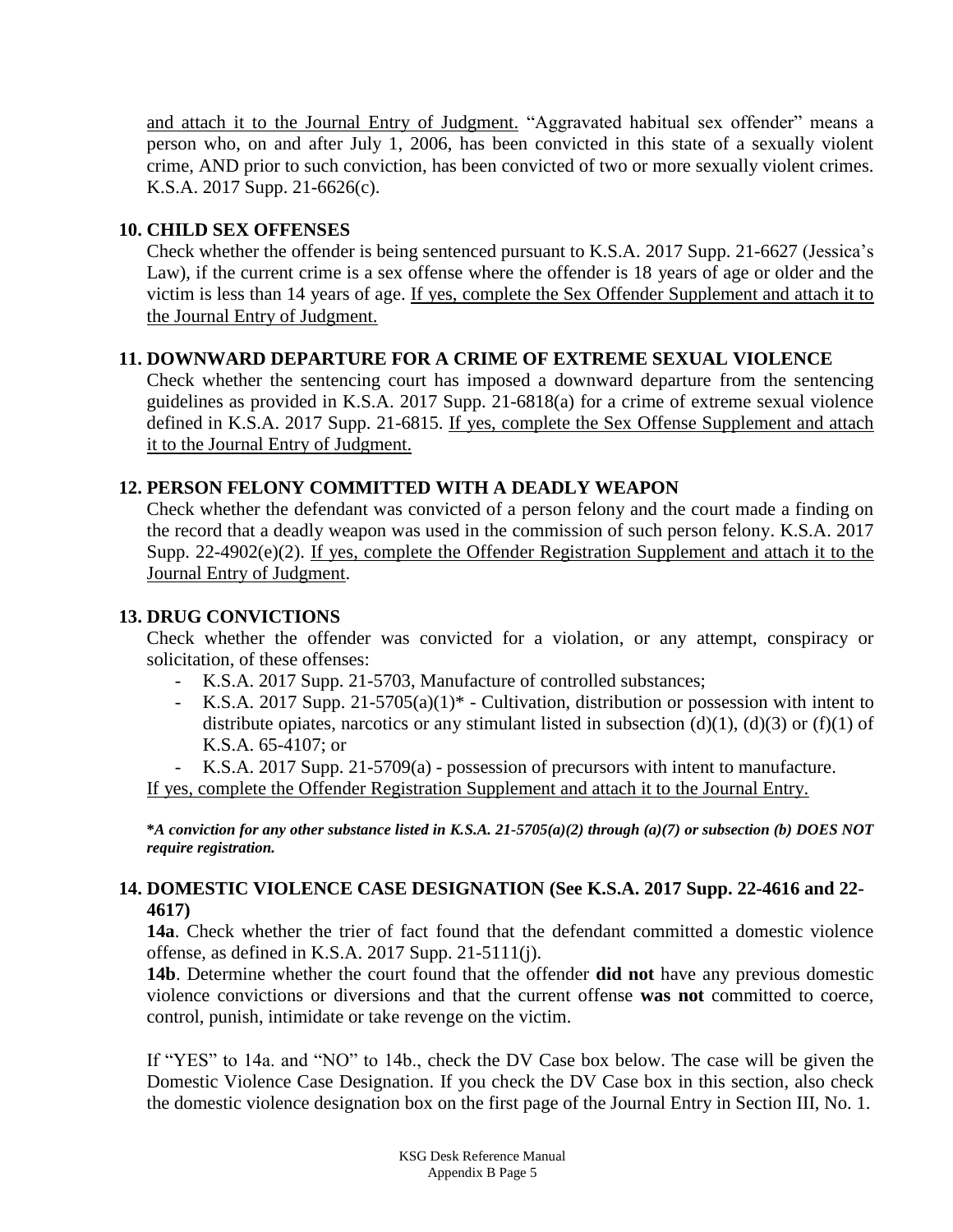### **15. U.S. ARMED FORCES TREATMENT ELIGIBILITY**

**15a.** Check this box if the Kansas Commission on Veterans Affairs (KCVA) has certified that the offender served in the armed forces of the United States in a combat zone.

**15b.** Check this box if the offender suffered and injury that was connected to service in a combat zone in the armed forces of the United States. Injury is defined in K.S.A. 2017 Supp. 21-6630.

15c. Check this box if the offender's current crime of conviction places the offender in a presumptive probation grid box.

If the answer to all of the above questions is YES, and the court orders treatment pursuant to K.S.A. 2017 Supp. 21-6630, then check the appropriate boxes for inpatient, outpatient, or government provided treatment.

If the court determines that such defendant meets the criteria provided above but is ineligible for treatment at facilities operated by the United States department of defense, the United States department of veterans affairs or the Kansas national guard and such defendant meets the requirements established in K.S.A. 2017 Supp. 21-6824 (SB 123), the provisions of K.S.A. 2017 Supp. 21-6824 shall apply.

## **SECTION IV. SENTENCE IMPOSED**

### **1. GUIDELINE RANGE IMPOSED**

Check the appropriate box indicating whether the sentence pronounced by the sentencing court for the offense is the "Aggravated," "Standard," or "Mitigated" number within the grid box, or whether the sentence is a "Departure" from the presumptive range. If the sentence imposed constitutes a departure sentence, check the departure box **ONLY** and complete Section V - Departure Information.

### **2. PRISON TERM**

Enter the number of months of imprisonment pronounced and check the appropriate box indicating whether the prison sentence is imposed **OR** whether it is a prison term underlying a probation sentence. Underlying with KDOC Drug Treatment Program (min. 120 days), while authorized by statute, has never been funded and is not, therefore, an available option.

Indicate crimes with an Enhancement Sentence - Drug w/ Firearm or Ballistic Resistant Material - by checking the appropriate box. **Please be sure to also mark applicable special rules on the Special Rules Supplemental Page.**

Carrying a firearm to commit a drug felony or possessing a firearm in furtherance of a drug felony carries a sentence enhancement of 6 months imprisonment, which shall be presumptive imprisonment. Be sure to also check Special Rule 32. K.S.A. 2017 Supp. 21-6805 $(g)(1)(A)$ .

If the firearm is discharged, a sentence enhancement of 18 months imprisonment applies. The enhancement shall be presumptive imprisonment. Be sure to also check Special Rule 33. K.S.A. 2017 Supp. 21-6805(g)(1)(B).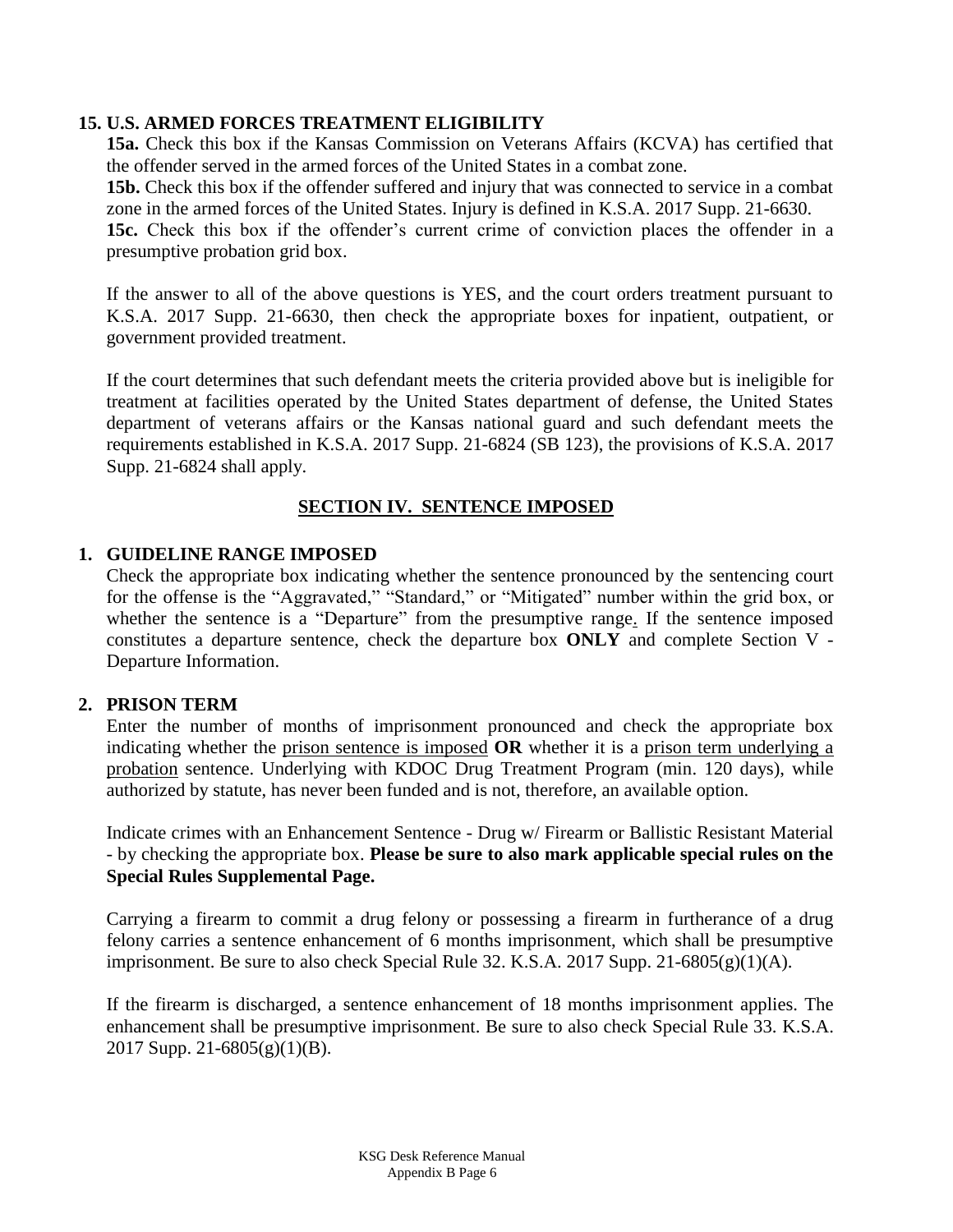Wearing or using ballistic resistant material during the commission of, attempt to commit, or flight from a felony carries a sentence enhancement of 30 months. The enhancement is presumptive prison and must be served consecutively to any other sentence imposed. Be sure to also check Special Rule 36. K.S.A. 2017 Supp. 21-6804(t).

If the sentence is Life Imprisonment for an off-grid crime, check the appropriate box. If the Life Imprisonment sentence includes a mandatory minimum term before parole eligibility, check the appropriate box. If a sentence of death has been imposed, check the Death Penalty box.

The mandatory minimum sentence for certain offenders will not apply if the court finds that the defendant is subject to a guidelines sentence that is greater than the mandatory minimum. K.S.A. 2017 Supp. 21-6620, 21-6623 and 21-6627(a)(2)(B) and (b)(2)(B). In other words, the offender's length of sentence will either be the mandatory minimum or the guidelines sentence, whichever is greater. If the guidelines sentence is greater than the mandatory minimum, mark the box "Guidelines Sentence Exceeds Mandatory Minimum" and write the length of the guidelines sentence in the provided space.

## **3. POSTRELEASE SUPERVISION TERM**

If prison term is given, postrelease or parole period must be given. Check the appropriate box indicating the term of postrelease supervision or parole imposed for the offense. K.S.A. 2017 Supp.  $22-3717(d)(1)(A)$ , (B), (C). If a 60-month term of postrelease supervision has been imposed, this constitutes a departure, and **Section V** of the Journal Entry must be completed.

For more information on Postrelease Supervision, please see Chapter X.

## **4. FELONY DUI & TEST REFUSAL\***

For convictions of  $3<sup>rd</sup>$  or  $4<sup>th</sup>$  or subsequent DUI, or  $2<sup>nd</sup>$  or  $3<sup>rd</sup>$  or subsequent Test Refusal\*, mark the box for the appropriate conviction and then write the total length of the jail term imposed. If the offender is released prior to service of the total jail term, indicate by checking the box relating to release and indicate the appropriate months, days or hours required to be served. If work release or house arrest is ordered, check the respective box and indicate the appropriate months, days or hours. For example, an offender is sentenced to 12 months (total sentence) but is ordered to be released after service of 48 or 72 hours in jail (release check box and time). After service of the requisite time, the offender may be placed on work release or house arrest for a minimum of 2,160 hours confinement (complete work release or house arrest check box and include the time ordered on the supervision). Offender is then placed on Post-Imprisonment Supervision for a mandatory one year time period. **Be sure to mark the appropriate box on the Special Rules Supplemental Page (either #6 or #39).**

After the jail term, every offender is required to serve a mandatory 12-month period of Post-Imprisonment Supervision. Indicate whether this will be supervised by either Court Services or Community Corrections. Please note that Post-Imprisonment Supervision for DUI and Test Refusal is distinct from probation and postrelease supervision. Under the Recap of Sentence on Page 4, be sure to mark Box #3, "DUI or Test Refusal\* Post-Imprisonment Supervision." See K.S.A. 2017 Supp. 8-1567(b)(3) and 8-1025(b)(3).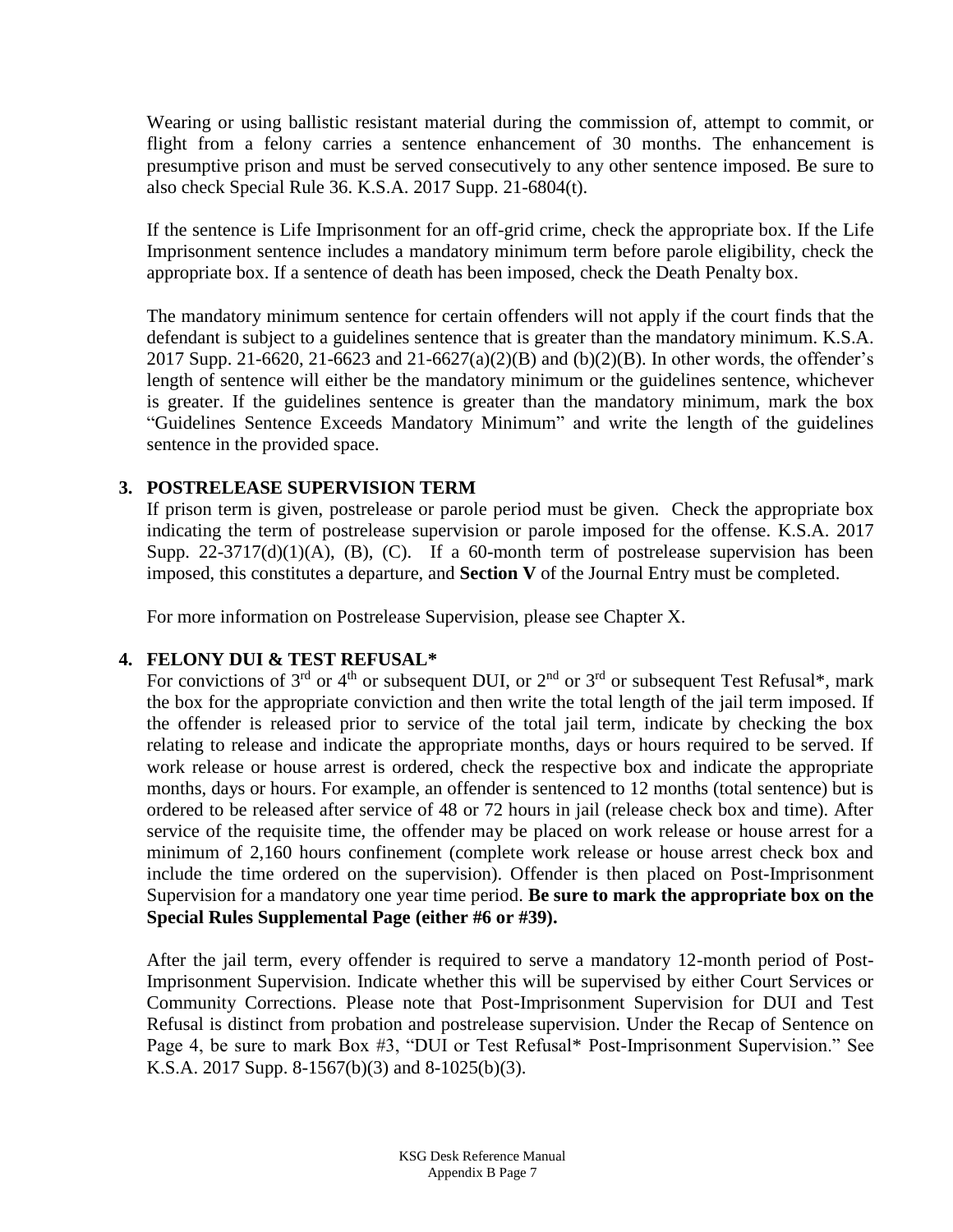If the defendant is allowed to serve a portion of their jail sentence in a work release program, mark the appropriate box.

If a child under the age of 14 was in the vehicle at the time the offense was committed, mark the box for the mandatory additional one month of jail time and include this time when indicating the length of the jail term imposed. See K.S.A. 2017 Supp. 8-1567(c) and K.S.A. 2017 Supp. 8-  $1025(c)$ .

The sentencing options for felony DUI and Test Refusal\* are contained specifically in this section. **It is not necessary to complete the Probation Term portion of the journal entry in Section IV, #6 as offenders are not placed on probation** and are instead required to serve Post-Imprisonment Supervision after completing their jail term.

*\*The statute for Test Refusal (K.S.A. 8-1025) was ruled to be unconstitutional in State v. Ryce, 306 Kan. 682 2017. This section, as it relates to Test Refusal, can be disregarded.* 

## **5. NONGRID FELONY TERM AND MISDEMEANORS (JAIL)**

For other nongrid felonies, such as Domestic Violence, Animal Cruelty and misdemeanors, mark the box for the appropriate conviction and then write the length of the jail term imposed. For more information on these offenses, please see K.S.A. 2017 Supp. 21-5414, 21-6412 and 21- 6416.

If probation is granted after serving the mandatory jail term, check the appropriate box and write in the length of the probation period imposed in Section IV, 6. Be sure to mark the appropriate box on the Special Rules Supplemental Page.

If the defendant is allowed to serve a portion of their jail sentence in a work release or house arrest program, mark the appropriate box, indicating the appropriate length of sanction.

## **Page 3**

## **CASE NO. (Top of all pages)**

Please indicate the case number for this Journal Entry.

### **6. PROBATION TERM (IF GRANTED)**

If the sentencing court grants probation, check the appropriate box indicating the length of probation.

If the sentence is SB 123 Drug Treatment pursuant to K.S.A. 2017 Supp. 21-6824, check this box. The period of drug treatment pursuant to K.S.A. 2017 Supp. 21-6824 is separate from the statutory term of probation provided under K.S.A. 2017 Supp. 21-6608 for drug severity level 5 offenders. If the court imposes a length of probation other than 18 months, mark the appropriate box in addition to the Drug Treatment box.

If the probation period has been extended, check the appropriate box and write in the length of the sentence.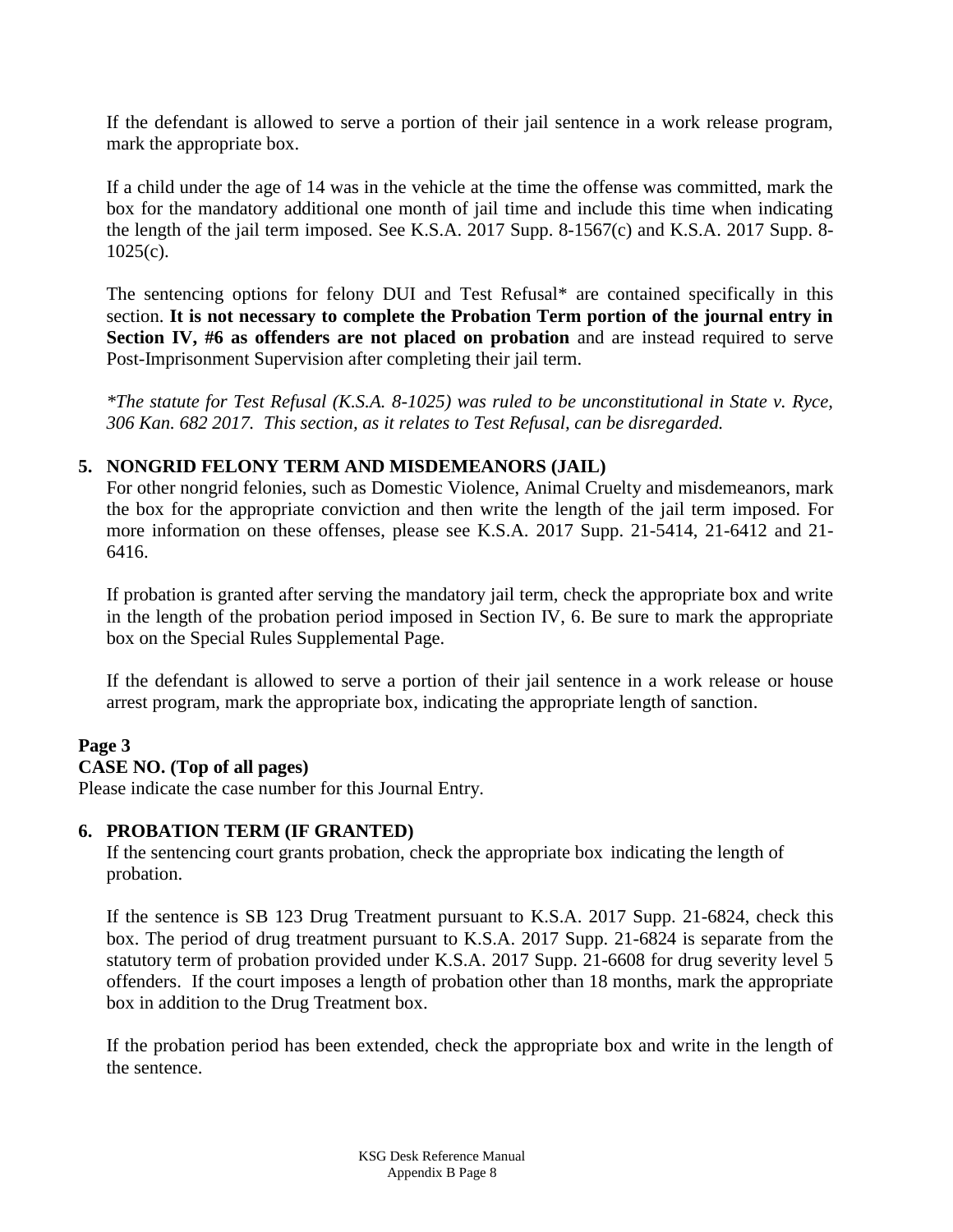Check the appropriate box indicating whether the probation supervision is with Court Services, Community Corrections, or Unsupervised.

If the sentencing court imposes county jail time as a condition of probation, enter the number of days. The court may impose up to 60 days in jail pursuant to K.S.A. 2017 Supp. 21-6604(a)(3). This is a separate provision from the jail sentences imposed for nongrid offenses in box #4.

"Assigned to Correctional Conservation Camp" per K.S.A. 2017 Supp. 21-6604(g), while authorized by statute, is no longer funded and is, therefore, no longer an available option.

Court Services Officers and Community Corrections Officers have the ability to impose a 2 or 3 day jail sanction upon felony offenders who violate a condition of their probation, unless the sentencing court specifically withholds this authority. K.S.A. 2017 Supp. 21-6604(s) and (t) and 22-3716(b)(4). If the court chooses to withhold this authority, check the box for this option.

Supervising Officers also have the ability to impose a 2 or 3-day jail sanction for misdemeanor offenders on probation.

## **SECTION V. DEPARTURE INFORMATION**

### **1. TYPE OF DEPARTURE**

Check each of the appropriate boxes indicating whether the departure was a Downward Durational, Upward Durational, Downward Dispositional, Upward Dispositional, or Postrelease Supervision (sex offense). Check each box that applies.

## **2. REASONS CITED AS A BASIS FOR DEPARTURE**

Enter the reasons upon which the sentencing court relied upon in departing from the presumptive sentence and/or in departing on the postrelease supervision for a sex offense.

## **SECTION VI. OTHER CONDITIONS**

## **1. GENERAL/SPECIAL CONDITIONS OF PROBATION**

Attach the sentencing court's Order of Probation to the Journal Entry of Judgment form in any cases where the offender has been granted probation.

## **2. COSTS ORDERED**

Enter the total amount of Restitution, probation fees, Court Costs, Fines, BIDS (Board of Indigent Defense Services), KBI Fees, SB 123 Offender Reimbursements, and other fees ordered by the sentencing court. If any additional fees are ordered and not listed here, enter these fees in the "Other" spaces provided.

For more information see the Fines and Fees sections of Chapter V.

### **3. RESTITUTION**

Enter the amount, name, and address of any party to whom restitution is to be paid.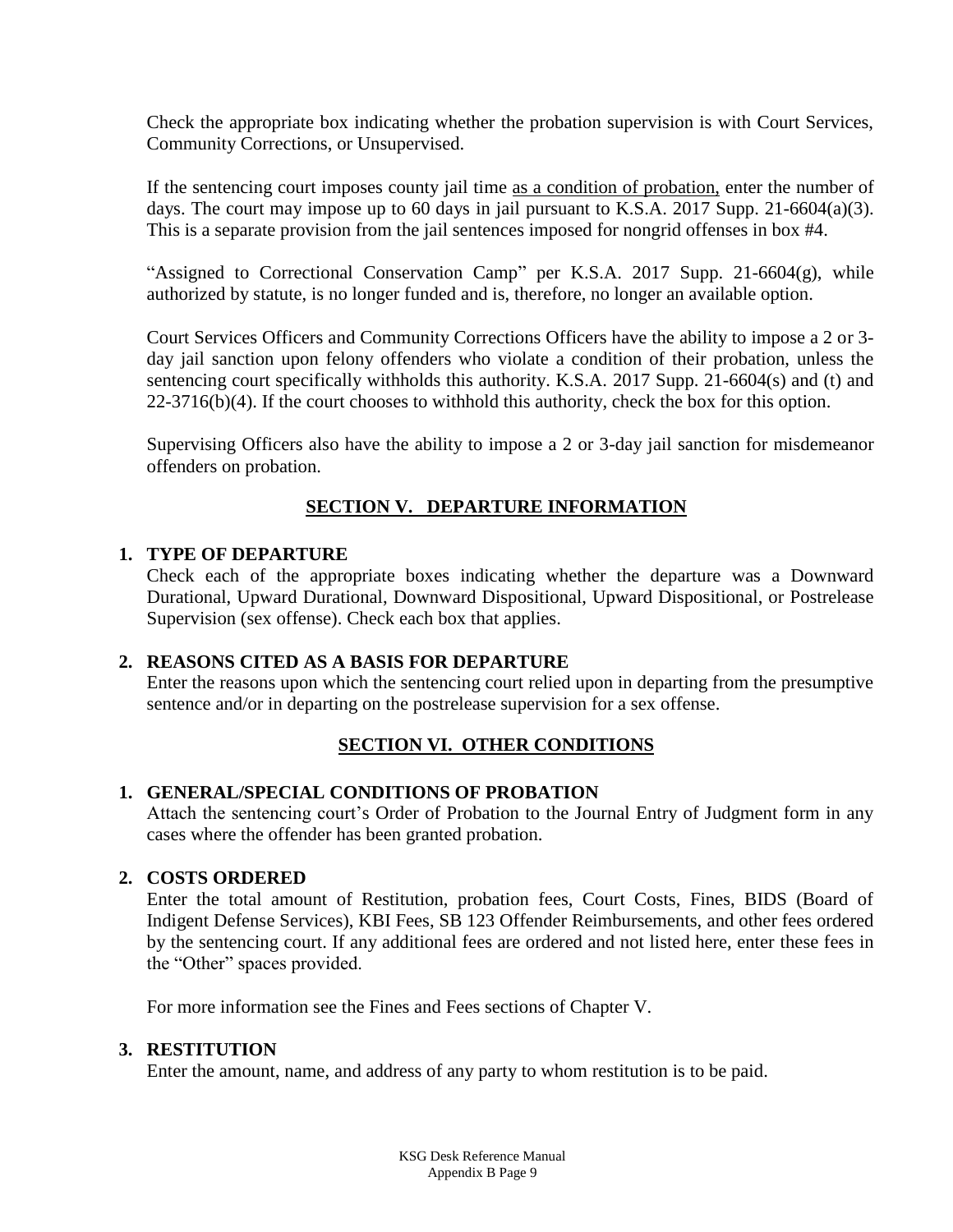## **Page 4 CASE NO. (Top of all pages)**

Please indicate the case number for this Journal Entry.

## **SECTION VII. RECAP OF SENTENCE**

## **1. SENTENCE IMPOSED**

The recap is the sum total of the sentence, or underlying months; including any consecutive and/or additional offenses imposed in the case.

- If the sentence is to prison (KDOC), enter the total prison term imposed.
- If a county jail term is imposed, enter the total jail term in the space provided.
- In multiple count cases, if a prison term is imposed and a jail term is imposed but is to run consecutive to the prison term, check the box indicating such.
- If probation is granted, enter either the term of imprisonment or jail term underlying the probation, whichever is applicable.

For example, an offender has a case with 5 counts. The sentences for each count are as follows:

Count  $1 = 12$  mo. KDOC

Count  $2 = 10$  mo. KDOC consecutive to Ct. 1

Count  $3 = 10$  mo. KDOC concurrent to Cts. 1 & 2

Count  $4 = 12$  mo. County jail consecutive to Cts. 1, 2 & 3

Count  $5 = 12$  mo. County jail concurrent to Cts. 1, 2, 3 & 4

In the Recap you would enter:

Total Prison Term (if sentenced imposed is to prison): 22 mos

Total County Jail Term: 12 mos X Consecutive to prison term

Total Underlying Jail term (if sentence is imposed is probation):

Total Underlying Prison Term (if sentence imposed is probation):

Please include additional comments or explanations as necessary.

Check the box indicating that for each count, the Court pronounced the complete sentence, including the maximum potential good time percentage.

## **SECTION 2 and 4 SHOULD NOT BE COMPLETED IF THE SENTENCE IS FOR A DUI 3 RD OR SUBSEQUENT, CRIMINAL REFUSAL 2 ND OR SUBSEQUENT CHARGE.**

## **2. POSTRELEASE SUPERVISION TERM**

Check the appropriate box indicating the term of postrelease supervision or parole that may be imposed for the offense.

In a multiple conviction case, use the conviction which carries the longest postrelease supervision period that may be imposed and check the appropriate box. If one of the offenses of conviction is an off-grid crime, the supervision term is based on the off-grid crime.

For more information on Postrelease Supervision, please see Chapter X.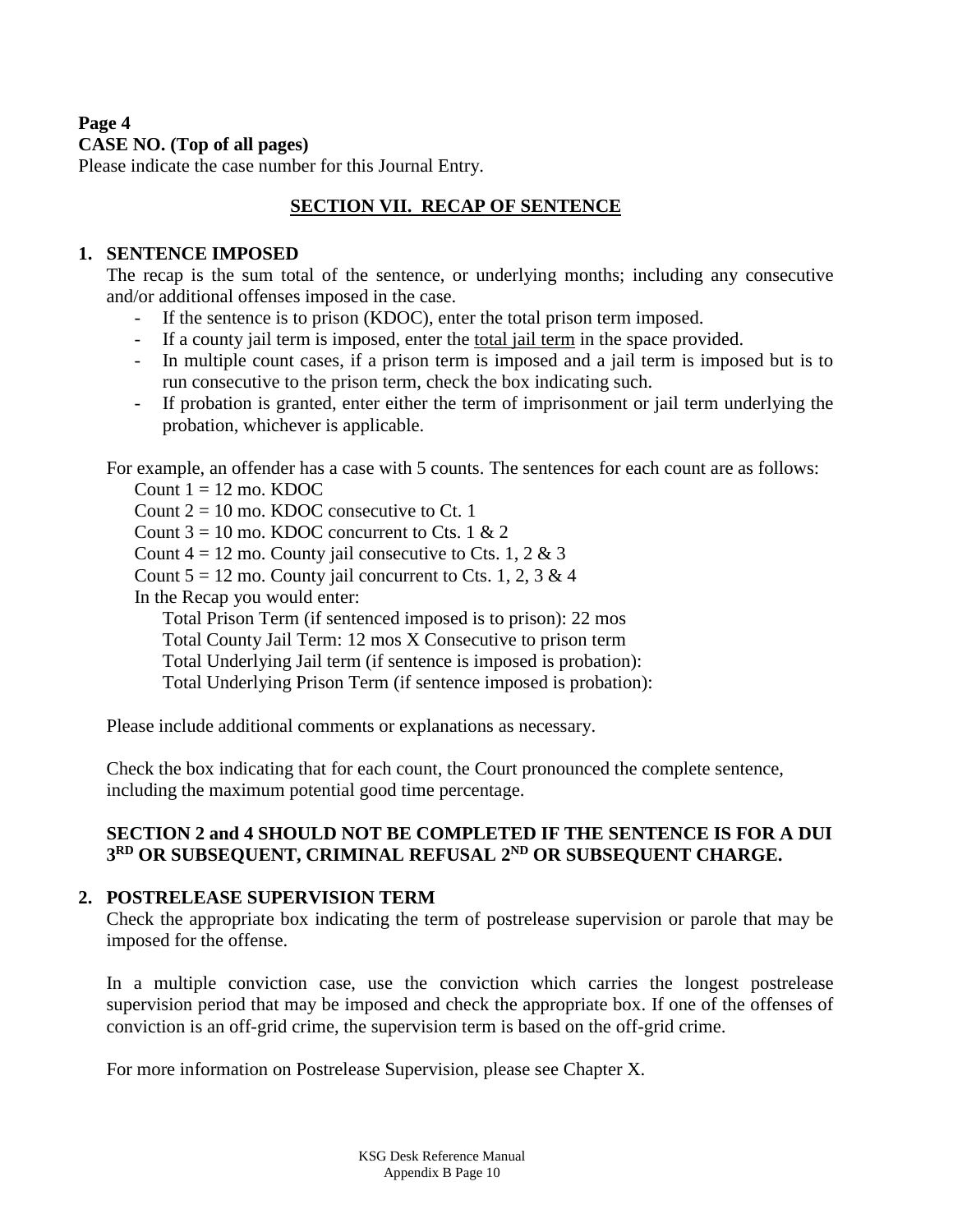### **3. DUI OR TEST REFUSAL\* POST-IMPRISONMENT SUPERVISION**

If the conviction is for a  $2<sup>nd</sup>$  or subsequent Test Refusal, K.S.A. 2017 Supp. 8-1025<sup>\*</sup>, or a 3<sup>rd</sup> or subsequent DUI, K.S.A. 2017 Supp. 8-1567, a mandatory 12 month period of post-imprisonment supervision is required. This supervision is distinct from postrelease supervision for other offenses. Check the box to indicate whether the supervision entity will be court services or community corrections. Any jail term that is imposed may be indicated in Section VII.1. of the Recap of Sentence.

*\*The statute for Test Refusal (K.S.A. 8-1025) was ruled to be unconstitutional in State v. Ryce, 306 Kan. 682 2017. This section, as it relates to Test Refusal, can be disregarded.* 

## **4. PROBATION PERIOD**

In probation cases, restate the probation term imposed by the sentencing court by checking the appropriate box indicating the months. If the offender is assigned to SB 123 Mandatory Drug Treatment, check the appropriate box. Enter the term of months imposed for Extended Period probation pursuant to K.S.A. 2017 Supp. 21-6608(c) or  $(c)(5)$ .

### **5. INCARCERATION CREDIT**

The "sentence begins date" is the date of sentencing less the number of days of incarceration credit actually granted by the sentencing court. This section must be completed to prevent complications for the court, the Kansas Department of Corrections, and others. Failure to complete this may result in the need for an Amended Journal Entry of Judgment to be prepared.

Enter the location code to indicate the type of location where the offender may have earned jail credit and then enter the date range and corresponding number of days for which incarceration credit may potentially be awarded. Do this for each separate period of time for which the offender may be awarded credit. For each date range check whether credit was "A," actually awarded by the court, or "N," not awarded by the court. If these are not clearly marked it cannot be entered. Listing the amount of days only is not acceptable.

Enter the sentencing date and subtract the "Total Number of Days of Credit Actually Awarded" as determined by the sentencing court, to determine the "Sentence Begins" date.

For consolidated cases, please enter the grand total of jail credit days awarded for ALL cases.

**CONSOLIDATION:** If multiple cases are consolidated by the court, all case numbers should be listed in Section I, #6, with the PRIMARY case indicated. A separate Journal Entry of Judgment form (JE) must be used for each separate Case Number that is consolidated with the primary case. All cases should have their own JE, including misdemeanor cases, with felony PSI's and Criminal History included with felony offenses. All counts other than the primary offense in the primary case will use Criminal History I. A JE should be prepared for each case at the time of sentencing as follows:

Section I. 6. Court Case Number "12crxxx" consolidated with "12crxxx". Please indicate primary case.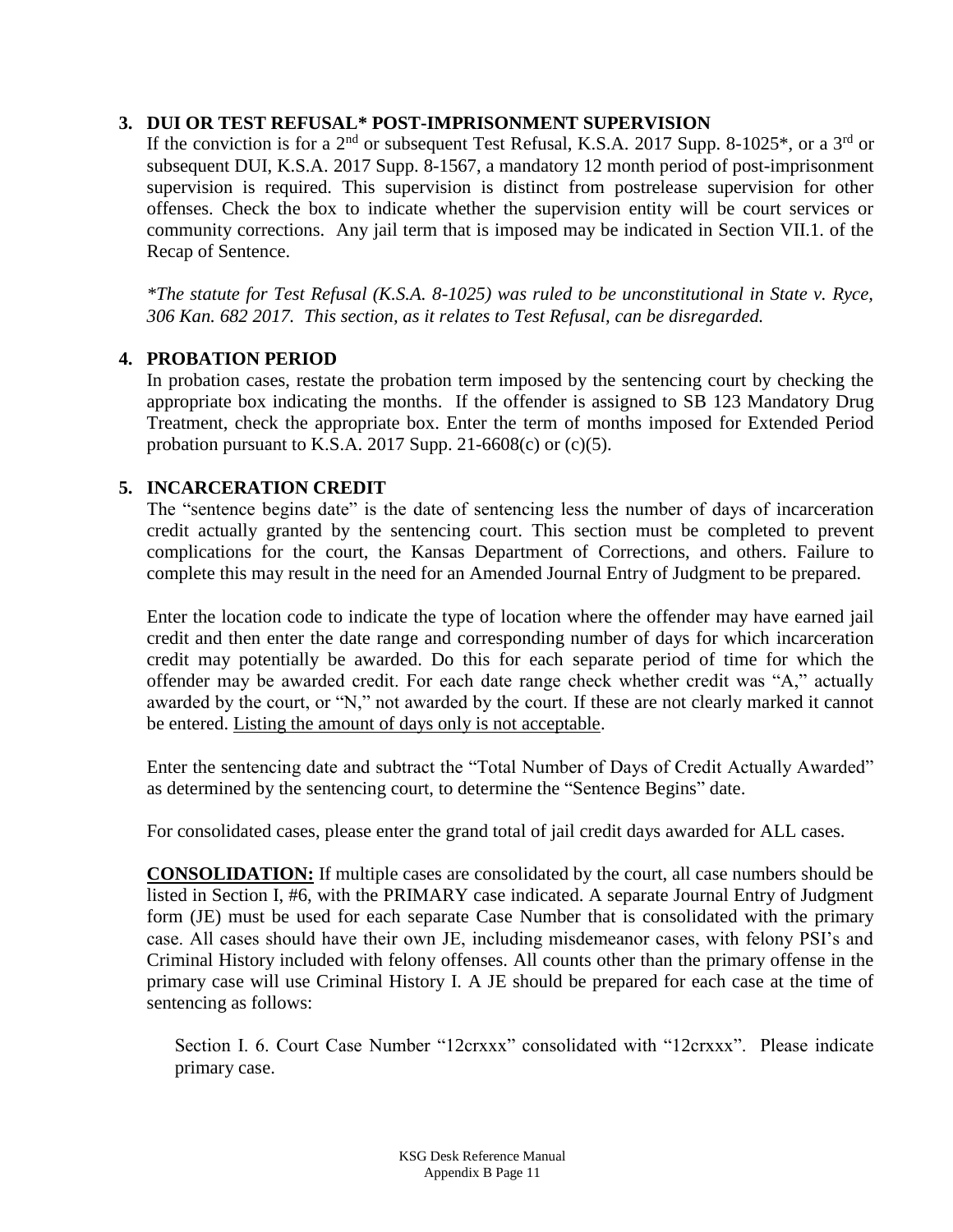Section III. 1. Name of Primary Offense of conviction: "Court 1 in 12crxxx" etc. for each subsequent count including misdemeanors if they are consolidated with the primary.

*NOTE: The RECAP page on each case should reflect the grand total of ALL prison terms/underlying prison terms/jail terms for ALL cases consolidated. These pages should be identical in the amount of prison/underlying prison/jail time ordered.*

*NOTE: The PRIMARY case should reflect ALL combined jail credit totals from ALL consolidated cases for a grand total of ALL jail credit actually awarded.*

## **6. PRIOR CASES TO WHICH THE CURRENT SENTENCE IS TO RUN CONCURRENT OR CONSECUTIVE**

Enter the Case Number, the County of Conviction, and the Sentence Length of each prior case to which the sentencing court has ordered the sentence in the current case to run either concurrent or consecutive, and check the box indicating whether the prior case is concurrent or consecutive to the sentence in the current case.

### **7. MISCELLANEOUS PROVISIONS**

Use this space as necessary to record any additional orders/findings of the sentencing court that are not covered by other sections in the Journal Entry of Judgment, but for which the court desires to be stated in the Journal Entry.

### **Page 5**

## **CASE NO. (Top of all pages)**

Please indicate the case number for this Journal Entry.

### **8. BORDER BOX FINDINGS**

If the current crime falls in a border box on either grid, and the court grants a nonprison sentence, check the boxes indicating the sentencing court's findings, if appropriate.

### **9. MOTION FOR A NEW TRIAL**

If such motion is made, check the appropriate box indicating whether the sentencing court granted or denied the offender's motion for a new trial, either prior to or at sentencing. If no such motion is made, leave this section blank.

## **10. MOTION FOR JUDGMENT OF ACQUITTAL**

If such motion is made, check the appropriate box indicating whether the sentencing court granted or denied the offender's motion for judgment of acquittal, either prior to or at sentencing. If no such motion is made, leave this section blank.

### **11. MOTION FOR ARREST OF JUDGMENT**

If such motion is made, check the appropriate box indicating whether the sentencing court granted or denied the offender's motion for arrest of judgment, either prior to or at sentencing. If no such motion, leave this section blank.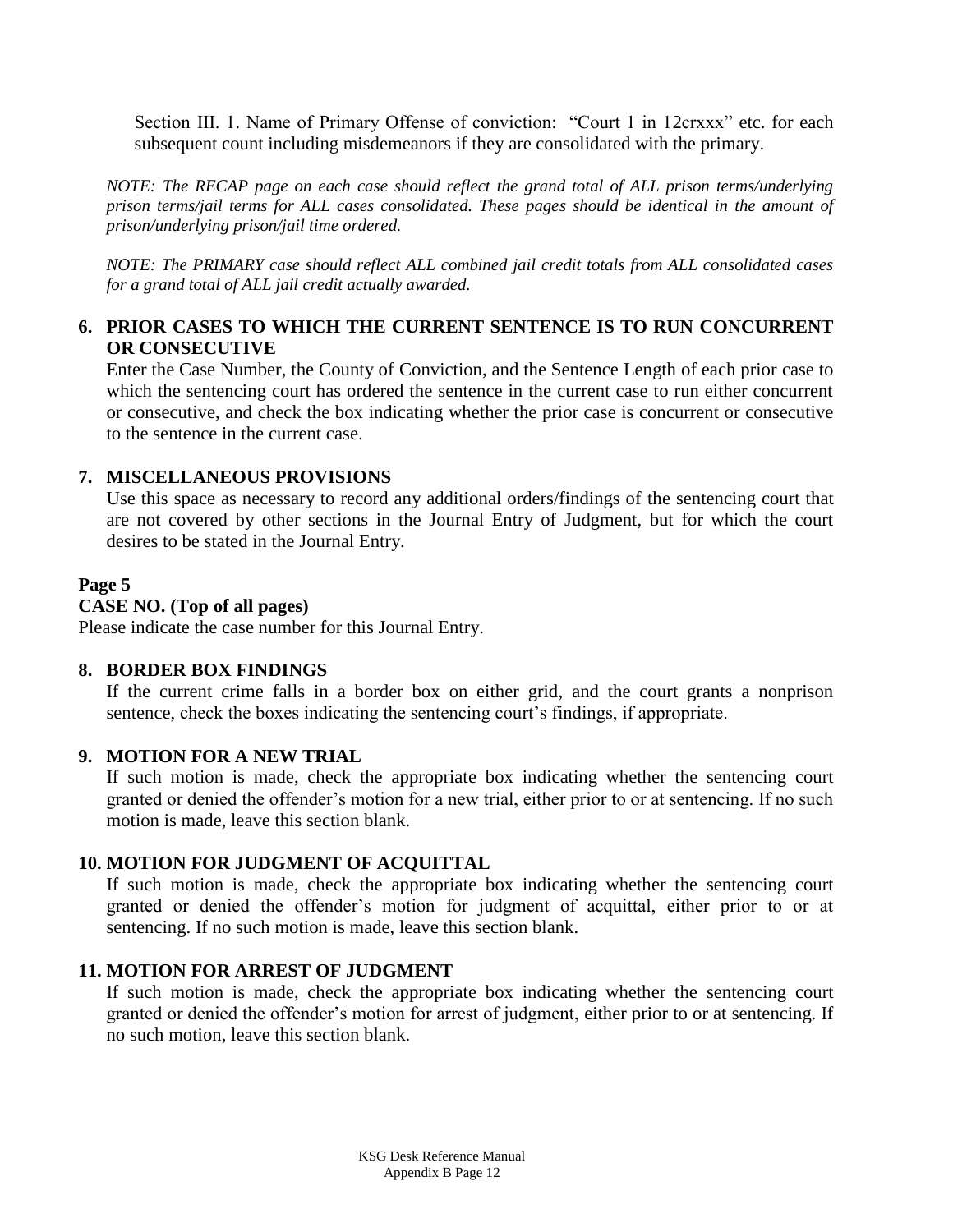### **12. ADDITIONAL COMMENTS**

Enter any additional orders/findings of the court that are not covered by other sections in the Journal Entry of Judgment.

## **SECTION VIII. SIGNATURES**

### **1. JUDGE'S SIGNATURE**

Provide signature or stamp of the Sentencing Judge as well as printed name and indicate the date the journal entry was signed or stamped by the judge.

### **2. PROSECUTING ATTORNEY**

Enter the signed and printed name of the prosecuting attorney, Supreme Court number of the prosecuting attorney, date the journal entry was signed by the prosecuting attorney and the prosecuting attorney's address and phone number.

### **3. DEFENSE ATTORNEY**

Enter the signed and printed name of the defense attorney, Supreme Court number of the defense attorney, date the journal entry was signed by the defense attorney and the defense attorney's address and phone number.

## **SUPPLEMENTAL PAGES**

## **(To be completed only when applicable)**

## **KSGA JOURNAL ENTRY OF JUDGMENT FOR ADDITIONAL OFFENSES**

### **CASE NO. (Top of all pages)**

Please indicate the case number for this Journal Entry.

## **COUNT**

Please indicate the count for additional offenses on the top of each page.

## **1. NAME OF ADDITIONAL OFFENSE OF CONVICTION**

Please also indicate which count this is, as well as the date of this offense.

The instructions for completion of the supplemental pages for additional offenses of conviction are identical to that of the Journal Entry of Judgment with the exception that the supplemental pages require indication of whether the sentence for each additional crime is to be served concurrent or consecutive to the others. The instructions for that particular question are as follows:

## 2. **IF THE CRIME IS A DRUG OFFENSE**

Check the box for the statute in which the drug is listed and write the name of the drug. If the drug crime is drug distribution or possession with intent to distribute, write the quantity of the drug and, if the crime was committed within 1,000 feet of school property, check the appropriate box.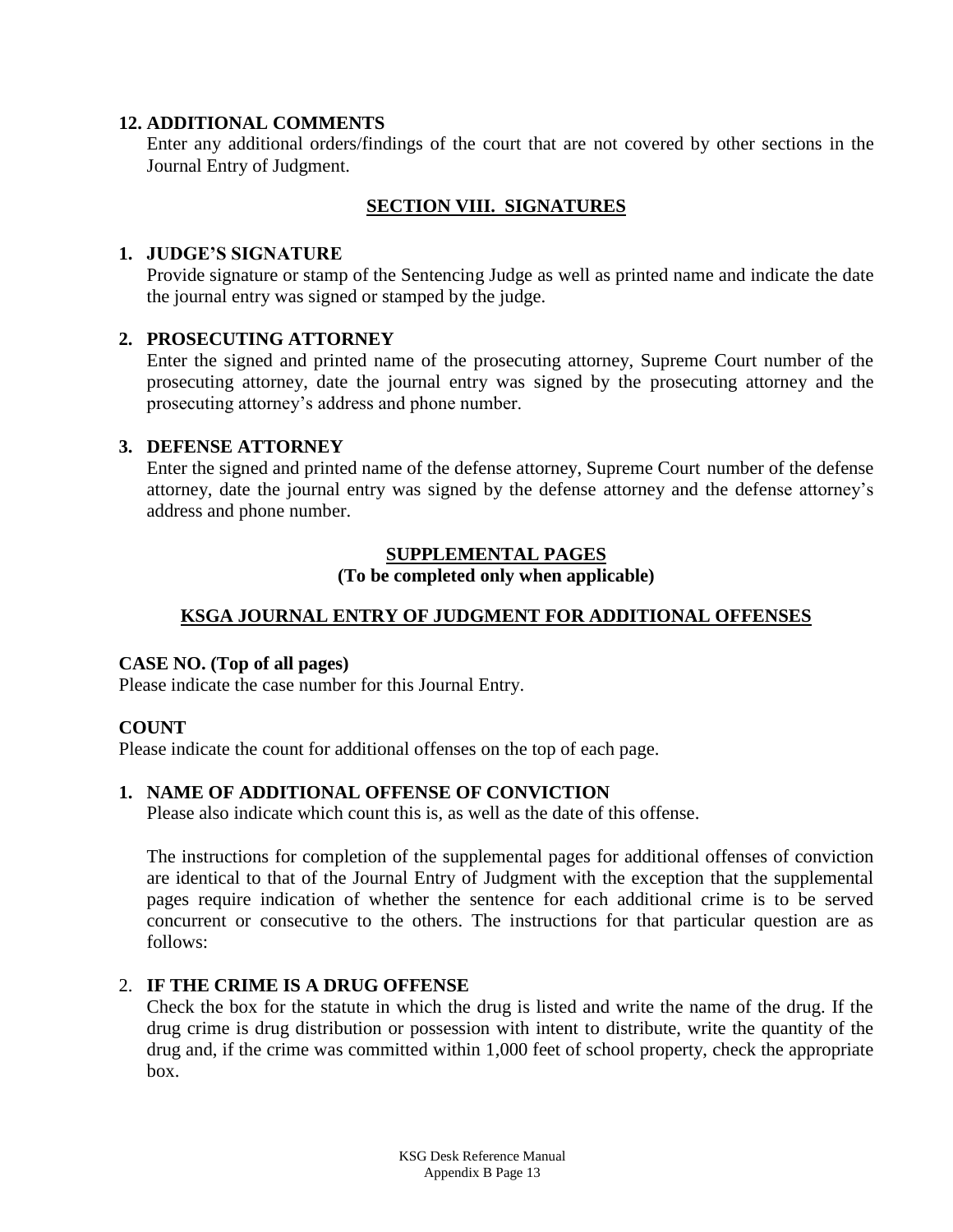### **3. SENTENCES CONCURRENT OR CONSECUTIVE**

Check the appropriate box indicating whether the sentencing court ordered the offenses to run either concurrent or consecutive to any other offense, and enter the Count number in which the other offense that the sentence was ordered to either run concurrent or consecutive to. Pursuant to K.S.A. 2017 Supp. 21-6819(b)(1), the sentencing judge shall have the discretion to impose a consecutive term of prison other than the primary crime of any term of months not to exceed the nonbase sentence. Enter the number of months for the consecutive nonbase count.

## **SPECIAL RULES SUPPLEMENT**

## **CASE NO. (Top of all pages)**

Please indicate the case number for this Journal Entry.

If a special rule applies to the current case, check the box corresponding to the applicable special rule and attach this page to the Journal Entry of Judgment. (Note: The numbers for the special rules are intentionally non-sequential for data coding purposes. *Please do not renumber them.* The numbers 7, 14, and 18 were assigned to rules that are no longer in use and they will not be reassigned.)

In cases where an "Extended Jurisdiction Juvenile" sentence has been imposed by the court pursuant to K.S.A. 2017 Supp. 38-2347 and Supp. 38-2364, a felony Journal Entry of Judgment form is to be submitted to the KSSC and the box for the "Extended Jurisdiction Juvenile Imposed" (Special Rule 11), should be checked.

## **SEX OFFENSE SUPPLEMENT**

## **CASE NO. (Top of all pages)**

Please indicate the case number for this Journal Entry.

## **SECTION A. - Aggravated Habitual Sex Offender**

Check whether the sentencing court determined that the offender is an Aggravated Habitual Sex Offender as defined by K.S.A. 2017 Supp. 21-6626. If yes, check the box in Section A of the Sex Offense Supplement and attach it to the Journal Entry.

## **SECTION B. – Child Sex Offenses**

Check whether the offender is being sentenced pursuant to K.S.A. 2017 Supp. 21-6627 for a sex offense wherein the offender is 18 years of age or older and the victim is less than 14 years of age. If yes, complete Section B of the Sex Offense Supplement and attach it to the Journal Entry.

**First Offense** – The court may choose to depart downward to a guidelines sentence rather than sentence to a mandatory minimum. If the court chose to depart downward, check the appropriate box indicating such and complete Section V of the Journal Entry (Departure Information). An off-grid sex offense, in which a departure to the Sentencing Guidelines is granted, includes a lifetime postrelease supervision term. *State v. Ballard*, 289 Kan. 1000, 218 P.3d 432 (2009).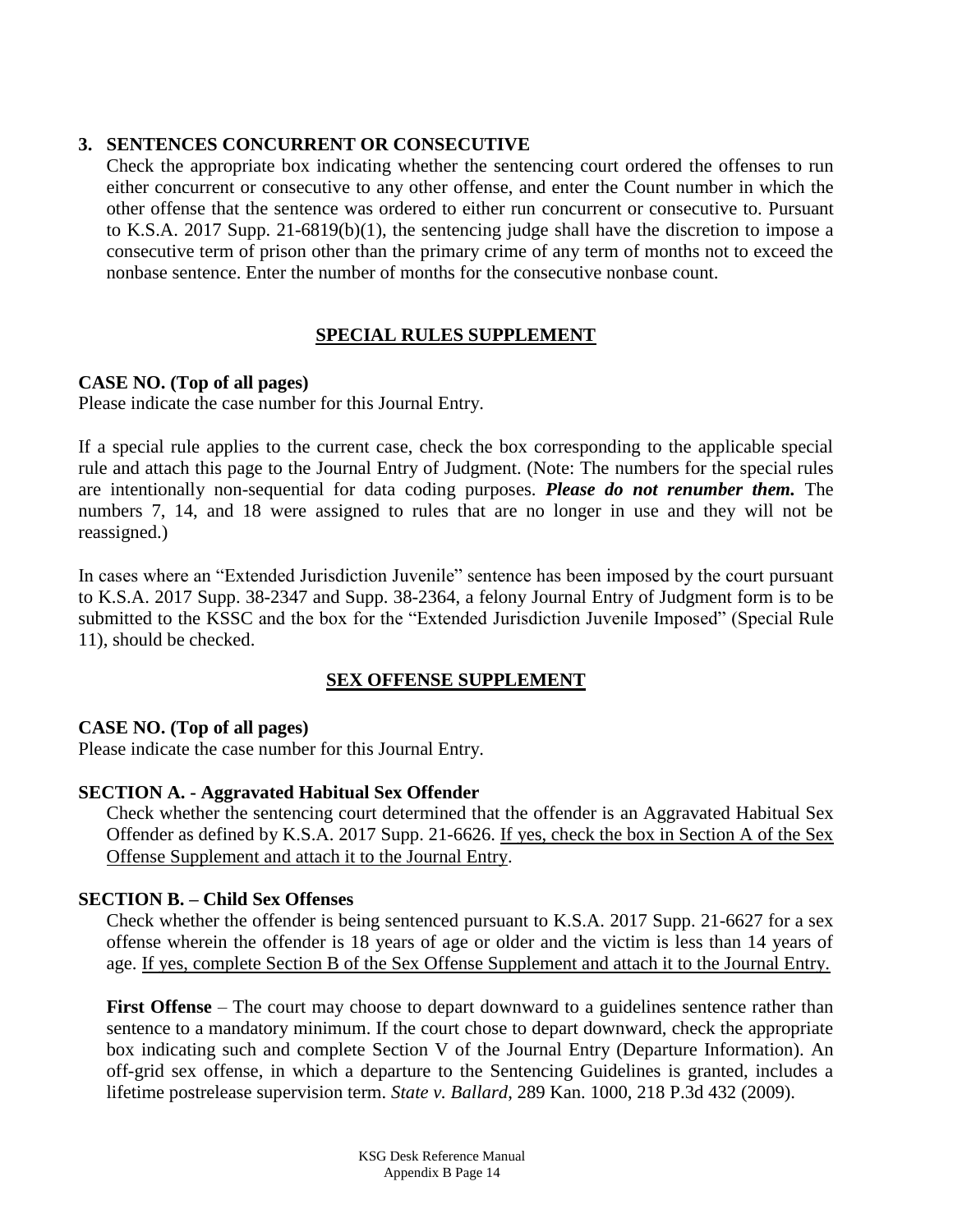If the sentencing court does not choose to depart downward, check the remaining box indicating that the sentence is a "mandatory minimum of Hard 25 years (300 months) or \_\_\_\_\_ months pursuant to the sentencing guidelines, given the offender's criminal history." Then, determine the potential guidelines sentence for the offender's criminal history, and enter the number of months from the appropriate guidelines grid box in the space provided. The offender's sentence will be for either the Hard 25 years (300 months) or the guidelines sentence, whichever is greater. K.S.A. 2017 Supp. 21-6627(a)(2)(B). Upon release by the Prisoner Review Board, the offender shall be placed on parole for life and be subject to lifetime electronic supervision. K.S.A. 2017 Supp. 22-3717(u).

**Second Offense** – Check this box if the current crime is the offender's second sex offense involving a victim less than 14 and the offender was 18 or older at the time the crime was committed. Calculate the potential guidelines sentence and insert the number of months into the blank provided. The sentence will be for the mandatory minimum of a Hard 40 years (480 months) or the number of months pursuant to the sentencing guidelines, whichever is greater. K.S.A. 2017 Supp. 21-6627(b)(1)(B). Upon release by the Prisoner Review Board, the offender shall be placed on parole for life and be subject to lifetime electronic supervision. K.S.A. 2017 Supp. 22-3717(u).

### **SECTION C. - Downward Departure for a Crime of Extreme Sexual Violence**

Please check whether this duration departure is limited to 50% of the middle of the sentencing range.

## **SECTION D. - Sexually Violent Crime**

A conviction of a sexually violent crime, other than a Jessica's Law Offense, includes a lifetime postrelease supervision term. K.S.A. 2017 Supp. 22-3717(d)(1)(G).

## **OFFENDER REGISTRATION SUPPLEMENT**

Check the appropriate boxes on these two pages indicating the reason the offender is required to register and the length of time pursuant to the Kansas Offender Registration Act, K.S.A. 2017 Supp. 22-4901 et seq. and attach the supplement to the Journal Entry of Judgment.

### **CASE NO. (Top of all pages)**

Please indicate the case number for this Journal Entry.

## **PAGE 1 – REGISTRATION REQUIREMENT**

### **OFFENDER REQUIRED TO REGISTER BY COURT ORDER**

Check the box to indicate whether the offender is being required to register by court order for a crime for which registration is not otherwise required.

### **AGE OF VICTIM**

The age of the victim must be documented in the Journal Entry. Write this in the provided space.

## **OFFENDER REQUIRED TO REGISTER DUE TO:**